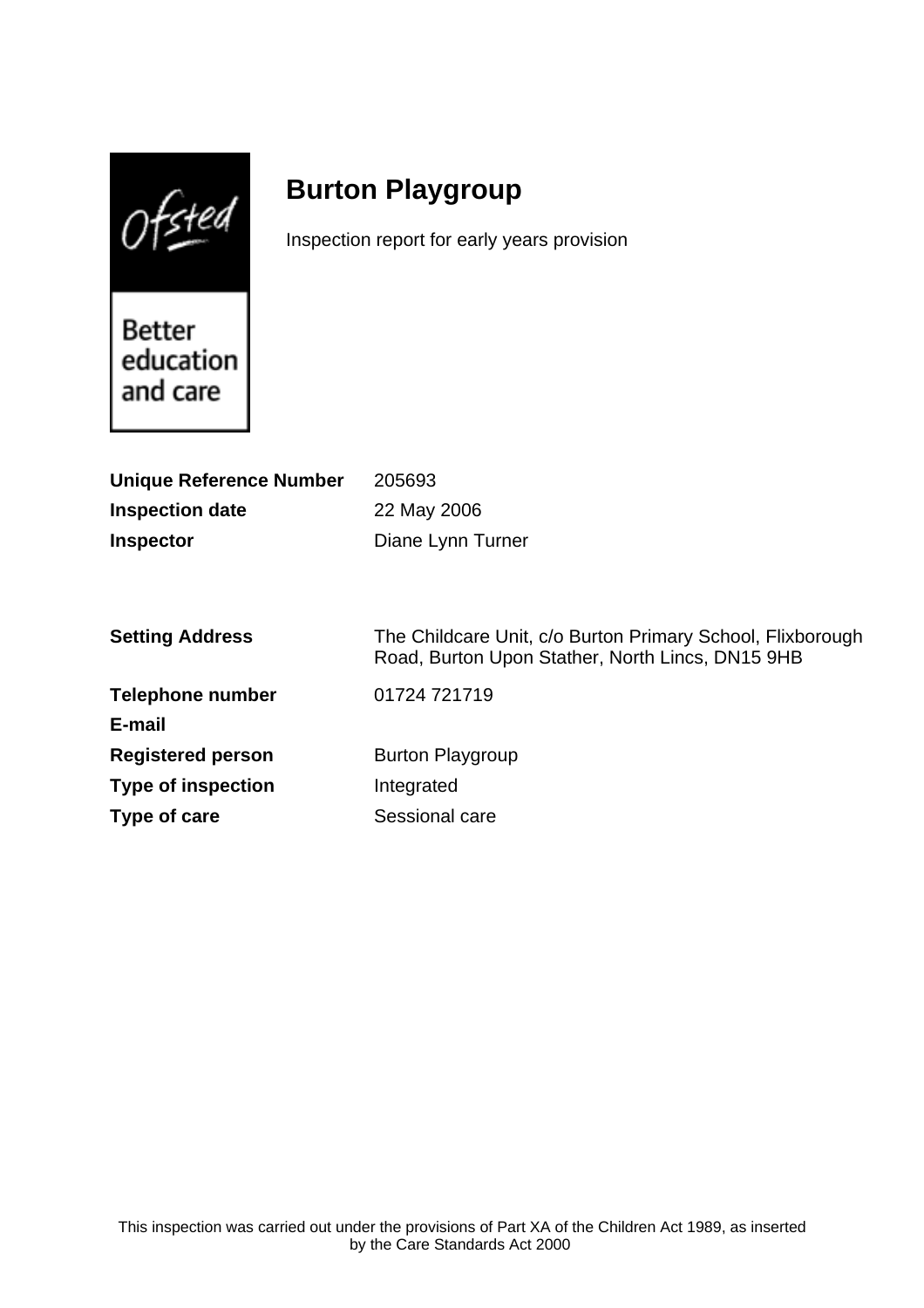## **ABOUT THIS INSPECTION**

The purpose of this inspection is to assure government, parents and the public of the quality of childcare and, if applicable, of nursery education. The inspection was carried out under Part XA Children Act 1989 as introduced by the Care Standards Act 2000 and, where nursery education is provided, under Schedule 26 of the School Standards and Framework Act 1998.

This report details the main strengths and any areas for improvement identified during the inspection. The judgements included in the report are made in relation to the outcomes for children set out in the Children Act 2004; the National Standards for under 8s day care and childminding; and, where nursery education is provided, the Curriculum guidance for the foundation stage.

The report includes information on any complaints about the childcare provision which Ofsted has received since the last inspection or registration or 1 April 2004 whichever is the later.

#### **The key inspection judgements and what they mean**

Outstanding: this aspect of the provision is of exceptionally high quality Good: this aspect of the provision is strong Satisfactory: this aspect of the provision is sound Inadequate: this aspect of the provision is not good enough

For more information about early years inspections, please see the booklet Are you ready for your inspection? which is available from Ofsted's website: www.ofsted.gov.uk.

# **THE QUALITY AND STANDARDS OF THE CARE AND NURSERY EDUCATION**

On the basis of the evidence collected on this inspection:

The quality and standards of the care are satisfactory. The registered person meets the National Standards for under 8s day care and childminding.

The quality and standards of the nursery education are good.

#### **WHAT SORT OF SETTING IS IT?**

Burton Bears Playgroup operates from a purpose built portable building, which is situated in the grounds of Burton upon Stather Primary School. The building is also used by the Burton upon Stather Out of School Club. The premises comprise of a main playroom with a separate area that is used for quiet activities, such as story time, a toilet area and kitchen facilities. There are two separate enclosed outdoor play areas with both grassed and hard surface.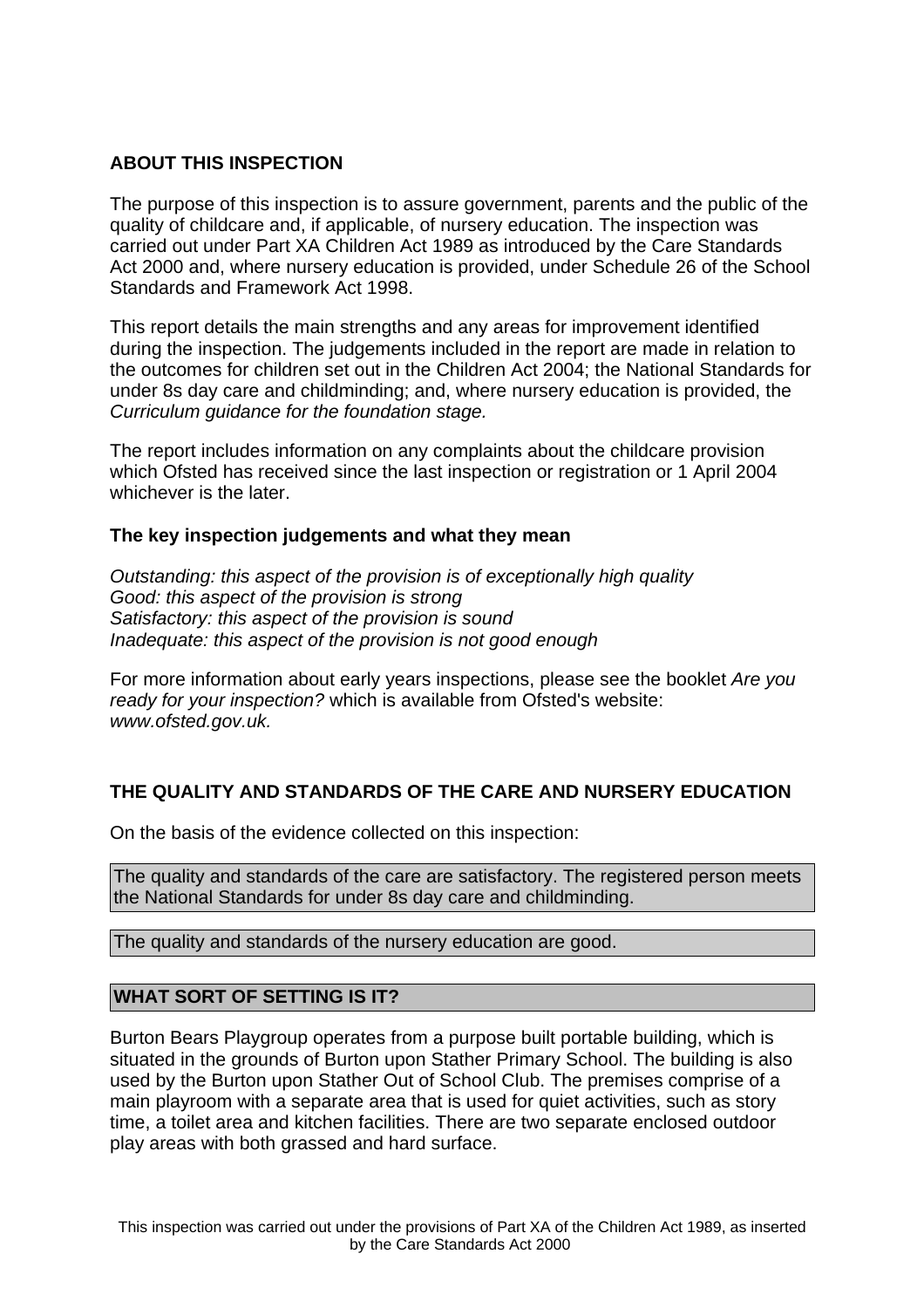The playgroup operates five days a week during term time only. Morning sessions are held Monday to Friday from 09.00 to 11.30 for the three and four-year-old children with afternoon sessions on Tuesday and Friday from 12.45 to 14.45 for the two and a half to three-year-olds. An additional session is offered on a Thursday afternoon from 12.45 to 15.00 for those children who are due to start school. A maximum of 24 children may attend the group at any one time. There are currently 37 children on roll. Of these, 30 children receive funding for nursery education. The group supports children with special needs and those whose first language is not English.

The playgroup employs four members of staff, all of whom hold appropriate early years qualifications. They receive support from the development workers at the Local Authority and the Pre-school Learning Alliance (PLA).

## **THE EFFECTIVENESS OF THE PROVISION**

#### **Helping children to be healthy**

The provision is satisfactory.

Children's health within the setting is supported appropriately in most areas because staff follow effective practices in most of their daily routines. For example, they ensure the toys are cleaned on a regular basis, check the cleanliness of the toilets before the session begins and there is a clear policy for the care of children who are ill. They do not, however, always clean the tables thoroughly before food is served. This poses a potential risk to the children's health as the children often put their food directly onto the table.

Children have a good understanding of the importance of good hygiene and personal care. They know they must use a disposable wipe to clean their hands before they eat their snack and understand that washing their hands after toileting reduces the possibility of germs, which may make them ill. They learn about taking care of their bodies. For example, they act out the role of doctor and patient during imaginative play when they show a good understanding of the use of equipment, such as a stethoscope, as they pretend to listen to their heart beating.

Children learn about the importance of a healthy diet. They are offered fresh fruit to eat at snack time and staff talk to them about what food is good for them. Staff are well informed about the children's individual preferences and dietary needs and effectively take these into account when providing snacks to ensure they remain healthy. The children are offered a choice of drink at snack, but drinking water is not made readily available at other times during the session to enable them to access this as and when they become thirsty.

Children take part in a range of activities that contribute to a healthy lifestyle and help them to develop a positive attitude towards physical exercise. For example, they are able to use both the grassed area and school playground on a daily basis. They move with good control and demonstrate self confidence in their physical skills. They successfully negotiate a pathway as they run and chase each other and work cooperatively as they join hands and move round in a circle as they play "The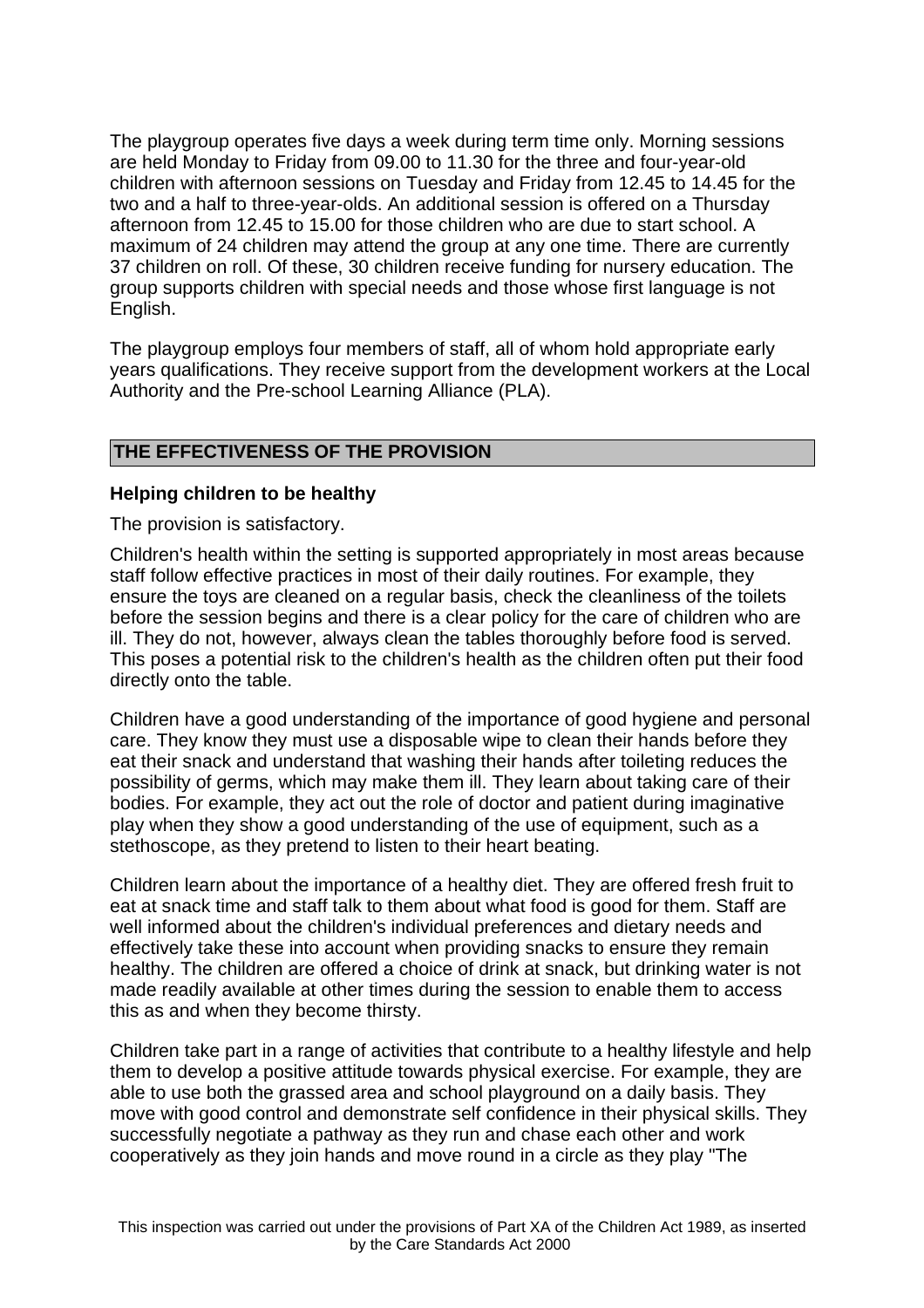farmer's in his den". They have access to equipment, such as a climbing frame and balance beams, but the range of wheeled toys is limited and not always of an appropriate size to enable the older children to use these comfortably and challenge their skills.

#### **Protecting children from harm or neglect and helping them stay safe**

The provision is satisfactory.

Children are cared for in well maintained premises, which are organised effectively to provide for a variety of learning opportunities. The play room is extremely bright and welcoming and is adorned with colourful displays and examples of the children's work, which makes it a rich and stimulating environment and shows their efforts are valued and appreciated.

Children's risk of accidental injury is minimised effectively in most areas. Staff use risk assessments to reduce potential hazards. For example, they check all areas before the children arrive each day to ensure all necessary precautions are taken and routinely record their findings. They follow effective procedures to ensure the premises are kept secure during the sessions and keep clear records of any visitors to the group. However, they do not ensure the electrical equipment is checked on a regular basis so they can ensure this continues to be safe to use. This poses a risk to both the children and the staff's safety.

Staff have a good understanding of how to achieve a balance between freedom and setting safe limits and how to help the children learn to take responsibility for keeping themselves and others safe. For example, they skilfully explain safe practices to them, such as why they need to tidy the toys away after use to prevent trips and falls and why any spills from the water tray need to be mopped up to prevent the floor becoming slippery. They also talk to the children about why they must not leave the play group without their parent and regularly practice the group's emergency evacuation procedures with them to ensure they know what to do in the event of a fire.

Children use a good range of well maintained toys and resources that are appropriate to their age and stage of development; theses resources cover most areas of learning. Resources are well organised and made easily accessible to the children. For example, toys are sorted into clearly labelled boxes with both text and a picture to help the children identify the contents. The boxes are stored in low level units to encourage the children to make choices and develop their independence. The children are interested in the toys and resources and use these well to support their play and learning. For example, they become fully immersed as they use the role play resources to act out being a doctor and a vet.

Staff have a clear understanding of their responsibilities in protecting children from possible abuse. They are familiar with group's child protection policy, which covers most areas, are able to identify possible signs and symptoms and know what to do if they have concerns.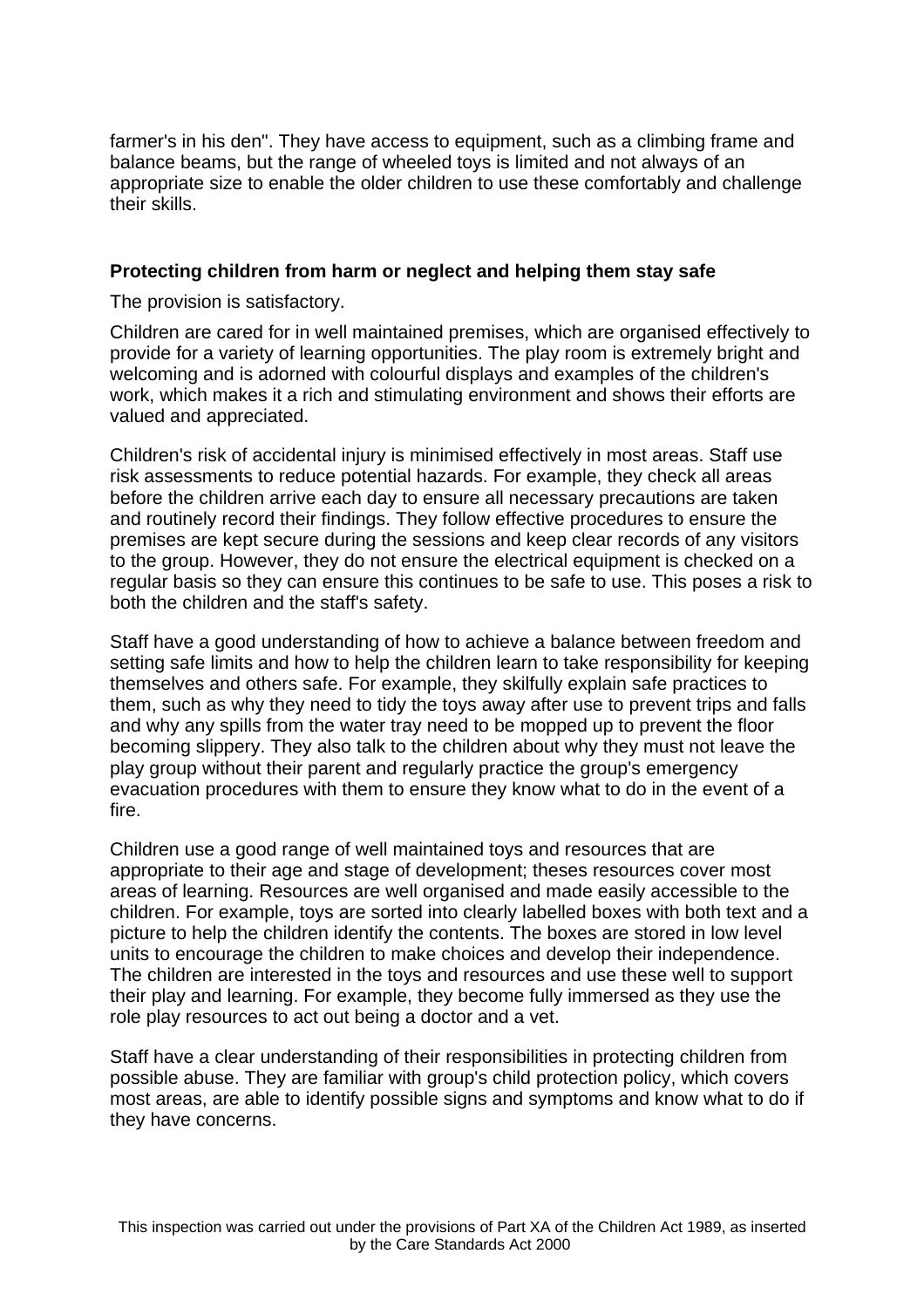## **Helping children achieve well and enjoy what they do**

The provision is good.

Children enjoy their time in the pre-school and make good progress because staff have a good understanding of the age and stage of development of the children who attend. Those who are new to the pre-school are helped to settle by staff who are sensitive towards their individual needs. Children between the ages of two and a half and three-years-old are confident in their relationships with the staff. They play happily together and with adults as they enjoy using resources, such as dough, role play equipment and small world play, such as the train set. Staff provide them with a good range of experiences, which enables them to make sense of the world and express their ideas. For example, they explore paint freely, and use collage materials to make a bee as part of their topic on animals. Musical activities, such as singing, stories and rhymes all contribute significantly to their developing communication skills. These activities help the children to make good progress and effectively prepare them to move on to the Foundation Stage.

#### Nursery Education

The quality of teaching and learning is good. Staff use their sound knowledge of the Foundation Stage to provide a range of interesting activities across the six areas of learning. A good balance of free play and focused activities is offered during the daily sessions when staff use resources and questioning effectively to stimulate and support the children's imagination and extend their learning. Assessment systems are in place, which link clearly to the Foundation Stage curriculum. Records of the children's progress are detailed and include written observations of the children's responses to activities and examples of their work. This effectively helps the staff to chart the children's progress along the stepping stones and use this information to plan for the next steps in their learning.

Both the three and four-year-olds are very confident in their interaction with staff and their peers, and join in enthusiastically with the activities. For example, they describe in great detail what they are doing during role play as they act out the role of a vet and a doctor. They are extremely self assured in their play and confident to try new experiences, such as exploring the changes in texture when paper is added to the water tray to represent sea weed. They show a keen interest in stories and become engrossed as they listen to the story of Ginger the cat when they confidently predict what might happen next. All children use marks readily to represent their ideas. For example, they draw recognisable pictures and many of the children are able to write their own name, which they do so confidently on their work. They use mark making to support their play as they write down appointments as they act out the role of a doctor and draw up bills as they act out the role of a vet. They confidently recognise their own name as they self register on arrival.

Children use their imagination very well. For example, they confidently match their movements to action rhymes, such as head, shoulders, knees and toes. They use small world resources imaginatively, such as the farm and train set, as they pretend to feed the animals or go on a journey. They show great interest in the environment, the local community and how things work. For example, they plant flowers in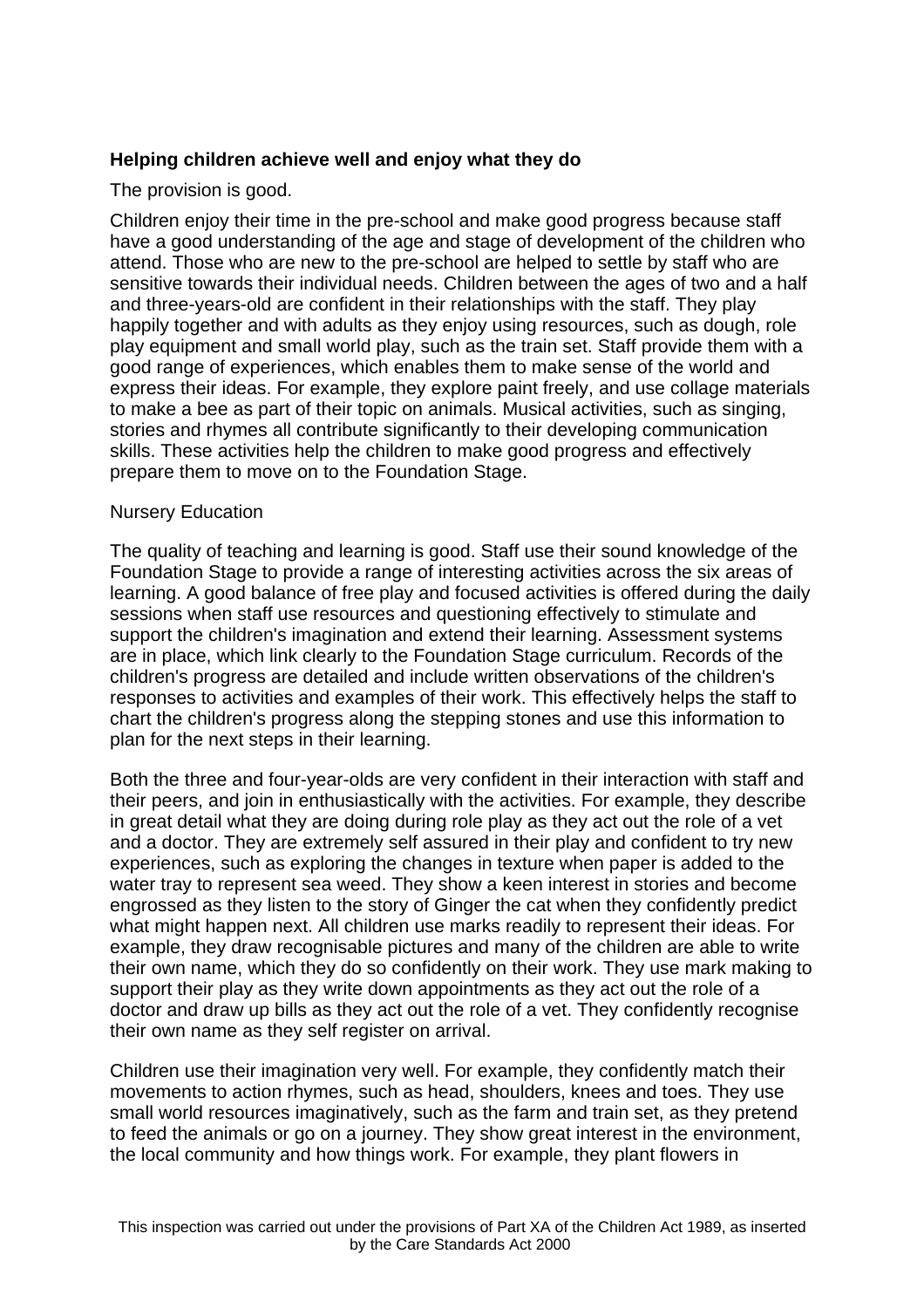containers, correctly identify the weather each day and talk enthusiastically about their weekly visits to the local school to join in with the activities of the reception class. They demonstrate a very good understanding of information technology as they confidently and independently use the lap top computer to successfully complete a number of programmes. They talk knowledgeably about features, such as the mouse, and know where to insert a disc. They know how to operate the cassette player as they use this to listen to stories. They do not, however, have sufficient opportunities to learn about the wider world and other cultures.

Both the three and four-year-olds show very high levels of independence. They confidently decide what they want to play with, put on their own coats and aprons and pour their own drinks without spills at snack time. They concentrate extremely well during both self selected activities and whole group times, such as story. They demonstrate a very good understanding of various number operations. For example, they confidently and reliably count to 15 during registration and correctly identify the corresponding numerals. They use number very well to support their play and other activities. For example, they select different sized boxes and cut pieces of wool to size as they make models. They draw up bills as they take on the role of a vet, requesting that staff pay £10 and then increase this to £11, explaining that the amount has now gone up. They correctly identify how many children are on each table at snack time and ensure they have the correct number of cups so everyone can have a drink. They demonstrate good spatial awareness as they complete jigsaws of increasing difficulty.

Children's physical skills are, on the whole, developing well. They confidently move about the premises and successfully negotiate a pathway as they run and chase each other in the outdoor area. They use wheeled toys, such as bicycles and scooters, with control and can stop safely. However, the range that is available to them is limited and most items are designed for the younger children, which means that the older ones cannot always use these comfortably and their skills are not always challenged sufficiently. They confidently use pencils to write their names, forming the letters correctly and show good control as they manipulate dough and thread beads to make a necklace.

#### **Helping children make a positive contribution**

The provision is good.

All children are warmly welcomed into the pre-school. Staff recognise each child as an individual and work well with their parents to meet their needs. They ensure the children are offered resources, such as books, dolls, small world toys and dressing up clothes to help them understand diversity and have good opportunities to learn about their own customs and their local community. For example, they learn about celebrations such as Easter and become familiar with their local community as they visit the church, local shop and nearby country park. In addition, very positive links have been developed with the village school. The oldest children join the reception class each week for a variety of activities and the class teacher regularly visits the group, which helps the children with the transition to school.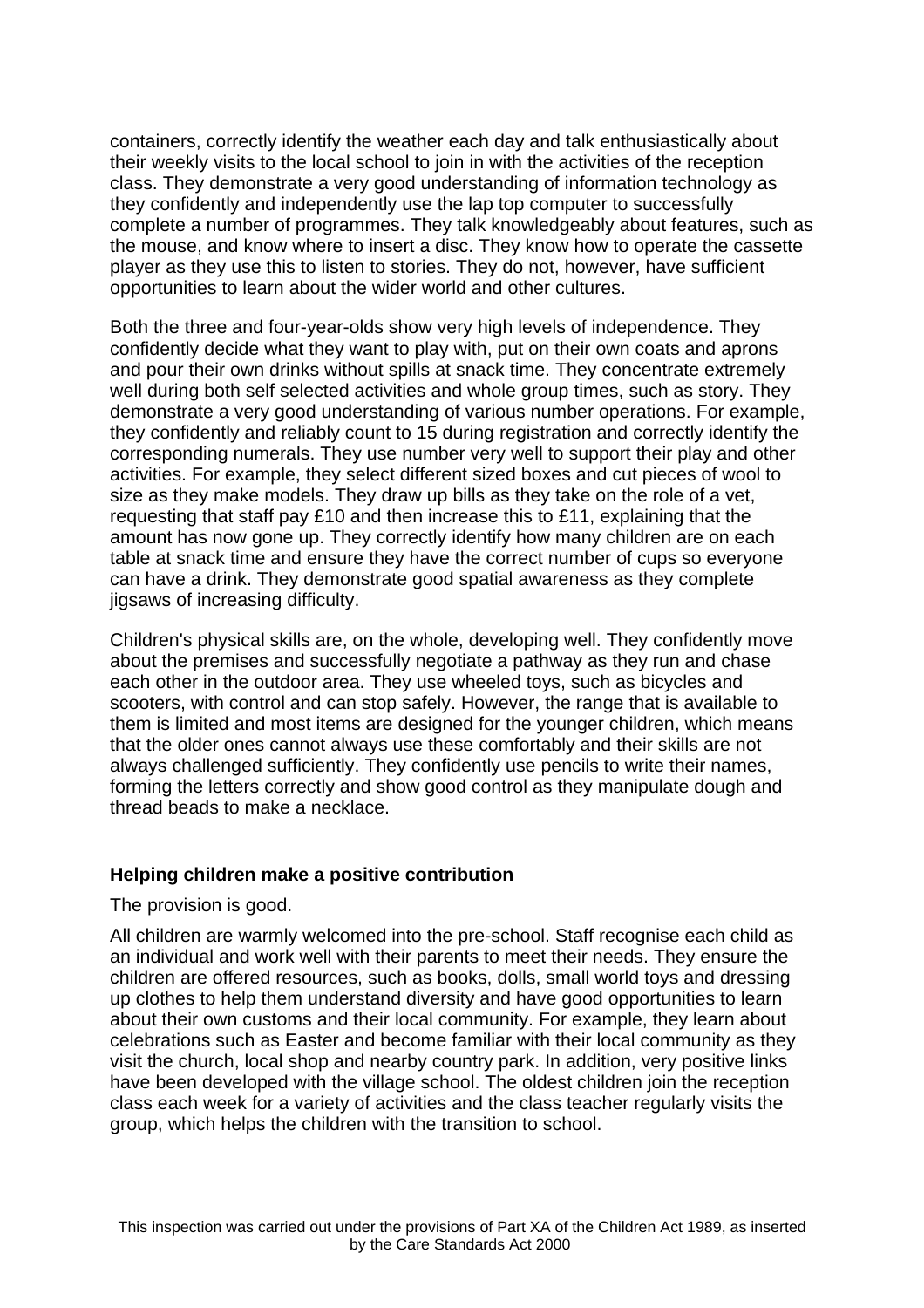Children behave very well. Staff are very good role models for the children to follow as they are very patient and caring in their approach. They support the younger children well in sharing and turn taking and have high expectations and set consistent boundaries for the three to four-year-olds. This helps them learn to negotiate with others and take responsibility for their own behaviour. Children's understanding of right and wrong is evident as they remind one another to share the toys and resources and to take turns fairly. For example, they know only three can use the water tray at once. As a result the children get on well together and a very calm, harmonious atmosphere is evident throughout the session. This positive approach fosters children's spiritual, moral, social and cultural development well.

Friendly relationships and effective verbal communication is evident between the staff and the parents. Staff know the families well, which contributes to the children's well-being in the setting. Information about the children's care needs is sought before the child starts at the group and parents receive regular information about forthcoming activities. For example, they are provided with an informative leaflet when the placement begins, planning is routinely displayed and newsletters sent out to inform the parents about forthcoming activities. The partnership with parents of children who receive nursery education is good. Staff provide clear information about the Foundation Stage, talk to the parents to find out what the children can do on entry and actively encourage them to be involved in their child's learning. For example, they are kept well informed of the current topic so that they can bring in objects related to this and they are encouraged to support their child within the group through the parent helper system.

#### **Organisation**

The organisation is satisfactory.

The premises are welcoming and organised effectively. This maximises play opportunities for the children and means they are able to move around confidently and independently, and initiate their own play and learning.

The leadership and management of the nursery education is good and promotes the children's learning very effectively. All staff have early years qualifications and they show a commitment to developing their knowledge and improving their practice through training. They have a sound knowledge of the Foundation Stage curriculum and organise activities very effectively, which means children make good progress towards the Early Learning goals.

Adult to child ratios are met well and staff work effectively together as a team. Written policies and procedures are in place. These cover most areas and, on the whole, contribute effectively to the children's health, safety and well-being. However, the child protection policy does not detail the procedure to be followed in the event of an allegation of abuse being made and the recruitment and vetting procedures have not been fully amended in line with the recent changes to the National Standards. All legally required documentation, such as accident, medication, attendance and child records is in place and is stored securely to maintain confidentiality.

Overall, the provision meets the needs of the range of children who attend.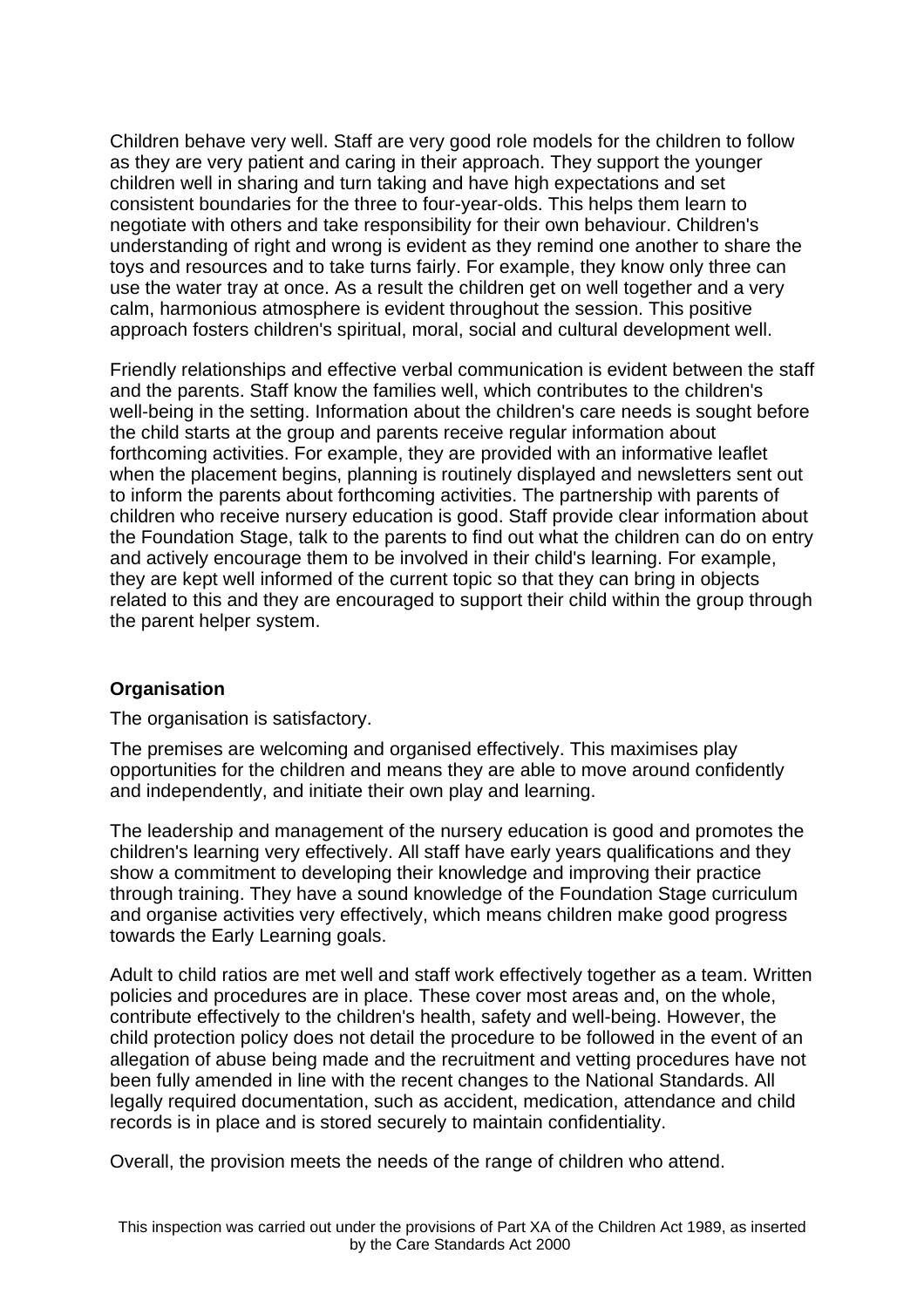## **Improvements since the last inspection**

At the last inspection the group was asked to take action to ensure any medication that is administered is recorded. It was also recommended that the documentation and the safety in relation to electrical equipment be improved and that more opportunities be provided for the children to practise writing for a purpose, access a range of one handed tools, carry out simple experiments and find out how things work by using everyday technology and programmable resources.

A medication record book has been purchased and is used consistently to record any medication that is administered and a policy has been devised detailing the procedure to be followed in the event of a child being lost. The electrical equipment has been checked once since the last inspection, however, there is no effective system in place to ensure this continues to be done so on a regular basis. Staff now provide writing materials in a number of areas, such as role play, so the children can use this to support their play, and they encourage the children to routinely write their names on their work. Planned activities are now offered for the children to carry out simple experiments, such as observing the changes when paper is added to water. One handed tools, such as scissors are made readily available. The computer and resources, such as cassette players, are routinely offered to enable the children to develop their physical skills and understanding of information technology. The improvements have added significantly to the children's learning and their safety and well-being within the setting.

#### **Complaints since the last inspection**

The provider is required to keep a record of complaints made by parents, which they can see on request. The complaints record may contain complaints other than those made to Ofsted.

A complaint was received on 20/01/2005 in relation to National Standard 6: Safety. The Complaints Investigation and Enforcement team investigated the compliant. The provision submitted a report to Ofsted to demonstrate the action taken to improve practice and ensure child safety. Ofsted are of the opinion that the provision remains qualified for registration.

# **THE QUALITY AND STANDARDS OF THE CARE AND NURSERY EDUCATION**

On the basis of the evidence collected on this inspection:

The quality and standards of the care are satisfactory. The registered person meets the National Standards for under 8s day care and childminding.

The quality and standards of the nursery education are good.

#### **WHAT MUST BE DONE TO SECURE FUTURE IMPROVEMENT?**